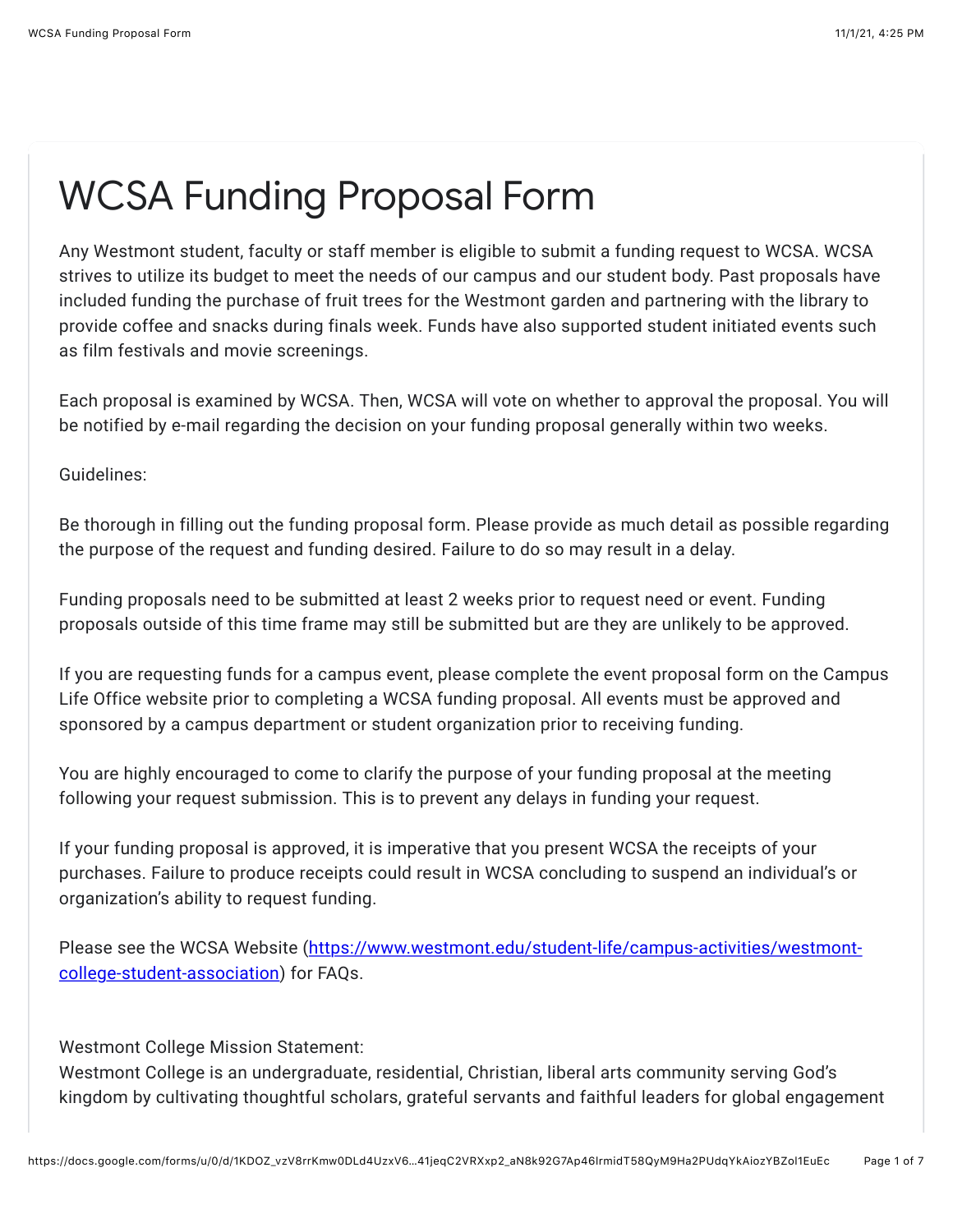with the academy, church and world.

WCSA Mission Statement:

WCSA is the voice that represents the diverse views, beliefs, needs, and desires of our student body. We seek to unify faculty, staff, administration, and students by promoting communication and initiating change at Westmont College.

Group Name \*

ICP

Contact Person \*

Blake Thomas

Contact Email \*

blakethomas@westmont.edu

Project Name \*

CCDA Proposal

Department Affiliation \*

ICP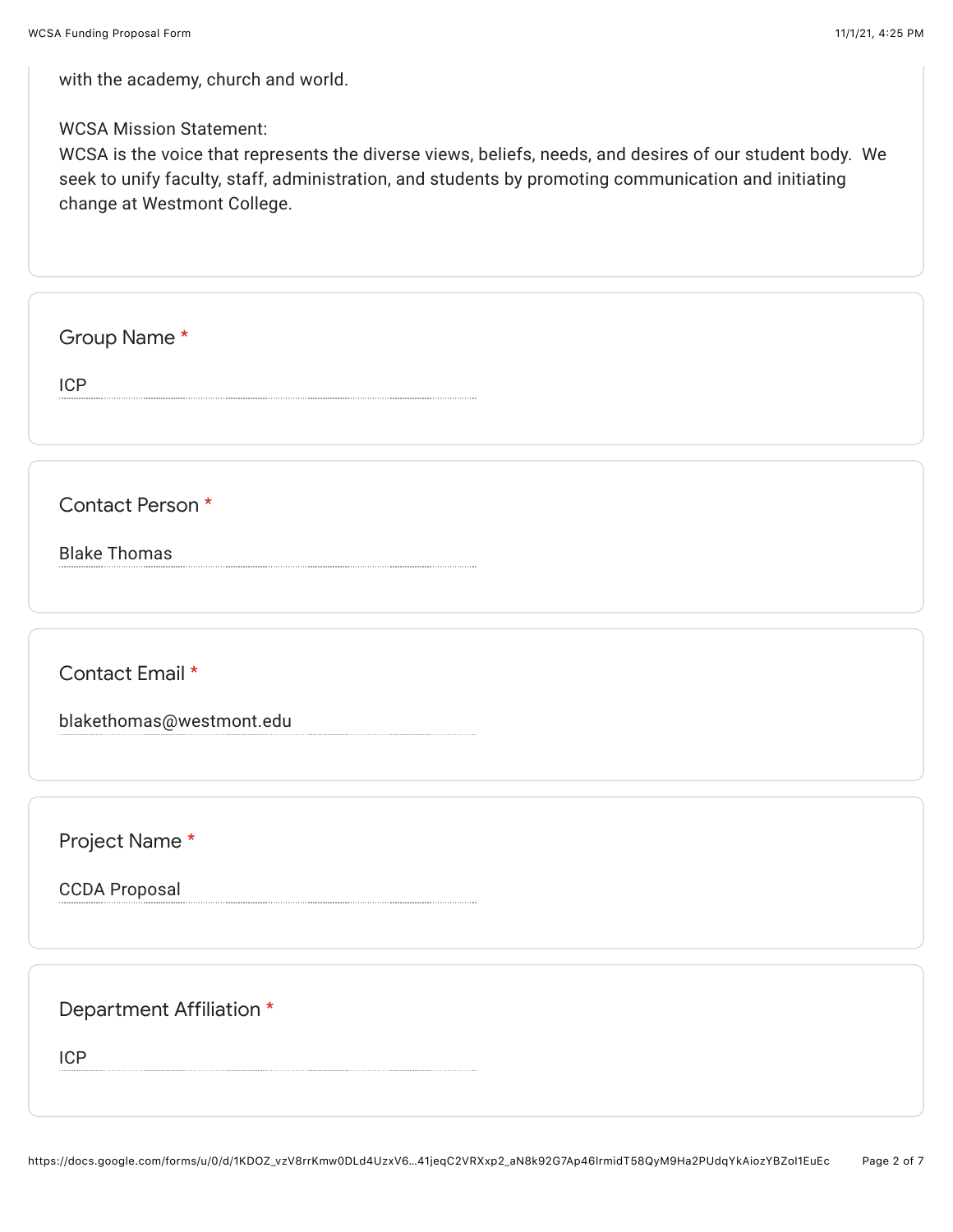Yes

No

| Proposal Date *                                 |  |  |  |  |  |
|-------------------------------------------------|--|--|--|--|--|
| MM DD<br>YYYY                                   |  |  |  |  |  |
| 11 / 01 / 2021                                  |  |  |  |  |  |
|                                                 |  |  |  |  |  |
|                                                 |  |  |  |  |  |
| Project Date *                                  |  |  |  |  |  |
| DD<br>MM<br>YYYY                                |  |  |  |  |  |
| 11 / 10 / 2021                                  |  |  |  |  |  |
|                                                 |  |  |  |  |  |
|                                                 |  |  |  |  |  |
| Is the event open to the entire student body? * |  |  |  |  |  |

| ● Yes         |  |  |
|---------------|--|--|
| $\bigcirc$ No |  |  |
|               |  |  |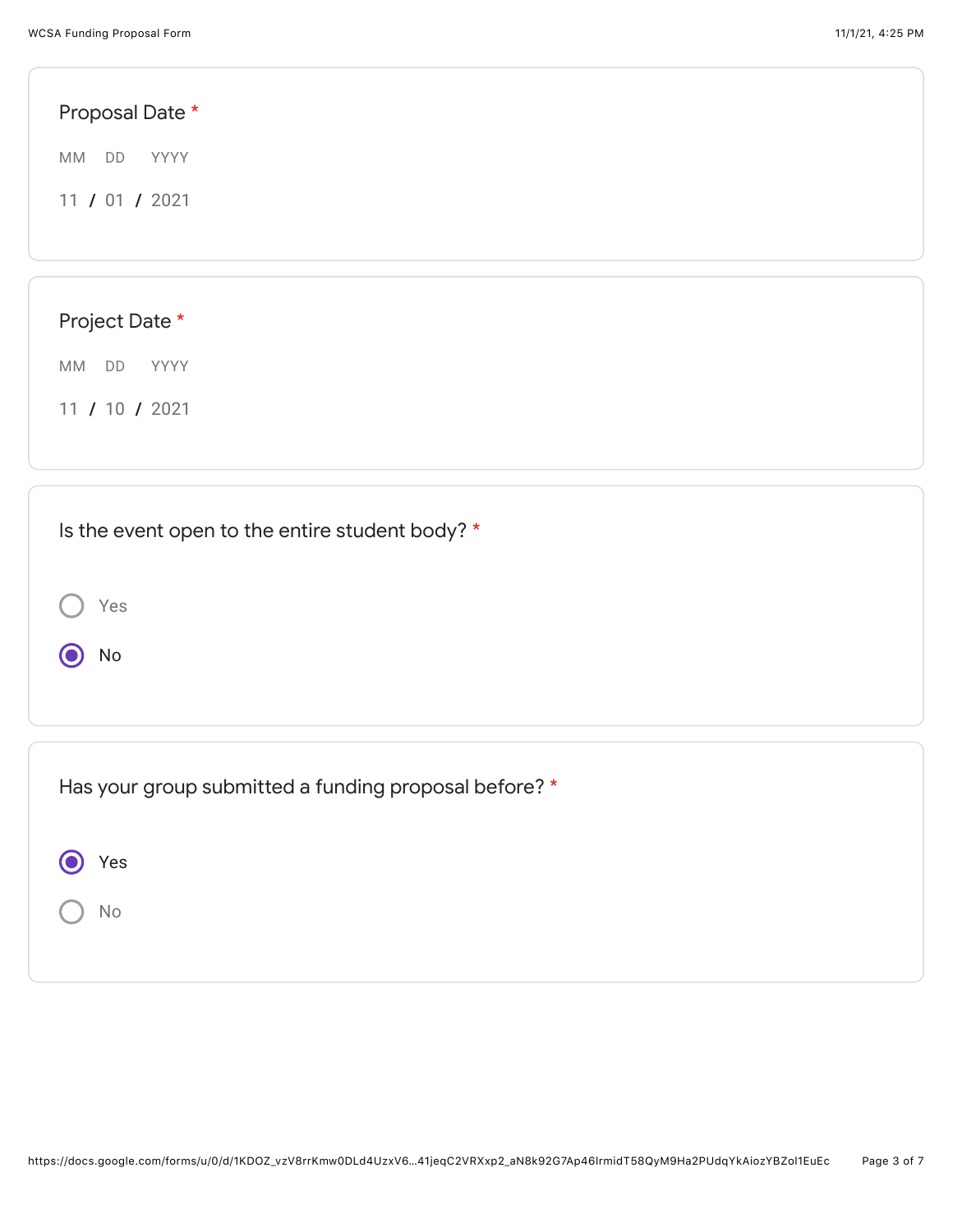If yes, when?

Diversitea (10/18/21) among others

Describe the nature of your project (Target population, number of students involved, length of project, etc.) \*

This proposal is meant to provide funding for 6 ICP leaders in their attendance of the CCDA conference which runs from 11/10-11/13.

## What is CCDA?

 CCDA (the Christian Community Development Association) is a Christian non-profit that serves as a resource for equipping students, practitioners, and lay people with practical tools for addressing poverty, racism, and injustice effectively. Leading Christian practitioners, activists, and scholars are brought in every year to provide their insights into a variety of subjects related to these issues. CCDA also serves as a space for networking with other Christians who are interested in doing this work or who are already doing it. When Dr. John Perkins co-founded the CCDA in the 80's, it served as one of the only resources for equipping those serving in poor urban ghettos. It helped give birth to theological reflections on the city and pushed against common conceptions of the city as an evil place to be escaped. It laid the groundwork for sustainable mission models like asset based community development (the model Potter's Clay is currently transitioning to), and helped Christians recognize the interconnectedness of justice and the Gospel in a time when that idea was radical.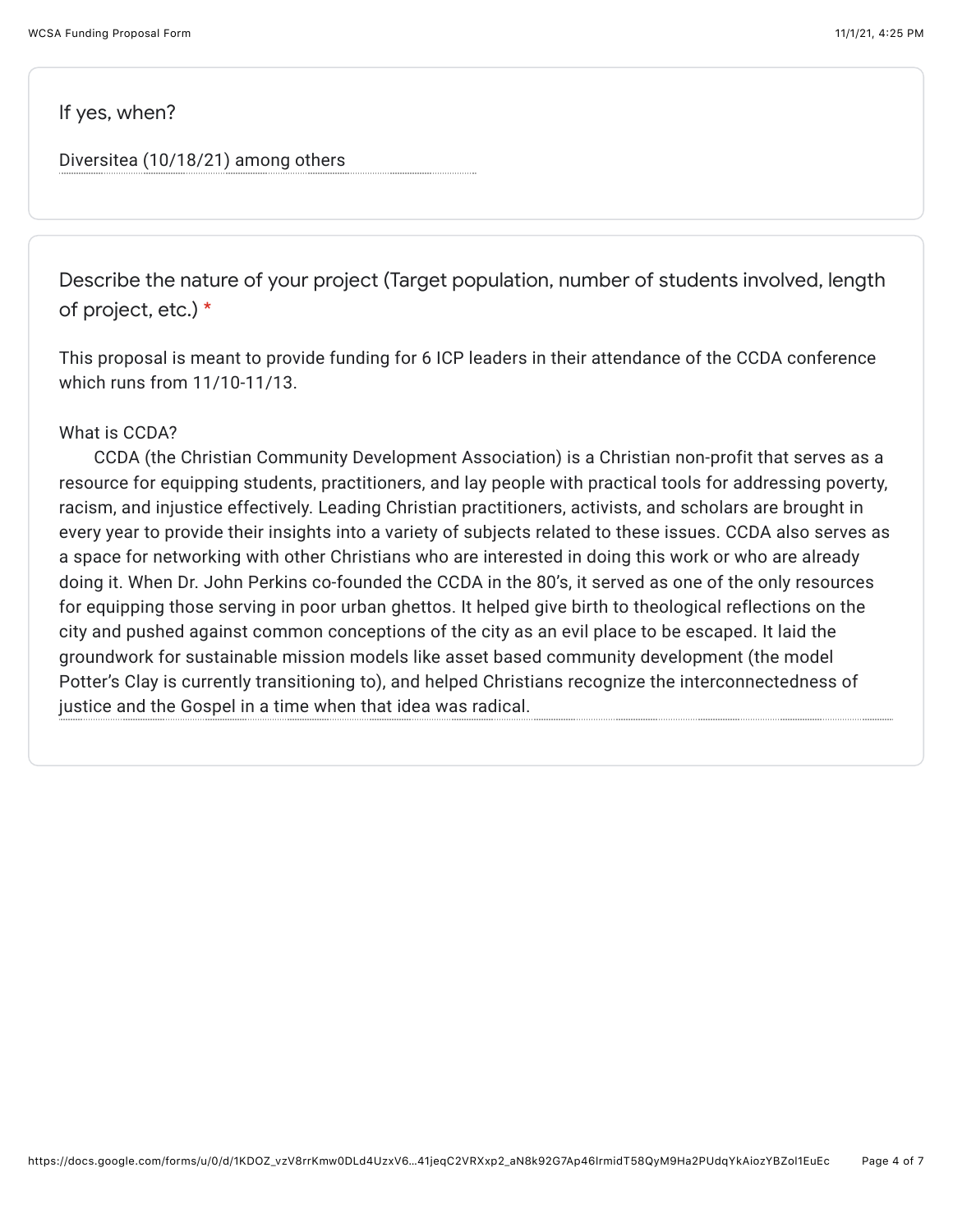What do you hope to achieve with this project? \*

The purpose of the trip is marginally different between M&O and ICP. For us, there are three primary reasons for the trip:

1. As the only Westmont office with an institutional designation that addresses issues of culture, diversity, race and equity, it is important for our student leaders to receive training on both ideology and methodology for doing so effectively and - with consideration given to our institutional identity - that is rooted in the Christian faith tradition. Some of the training that they will receive includes:

 Leading Diversity Efforts post-Covid Engaging your church and community in advocacy work Trauma informed care Including Asian-Americans into the Racial Justice Conversation Addressing Mass Incarceration Deconstructing Privilege to Reimagine Equity Developing restorative practices in your community The Intersection of Poverty and Covid-19 Talking about Race with young people Gender Equity How Gen Z Can Help Make Racial Change Being a White Ally in White Spaces The Rise of Christian Nationalism (taught by Soong-Chan Rah and Mark Charles!)

2. Part of the role of an ICP leader is to reflect on, study, and attempt to address racism, and to work more broadly to help create a more just campus community. That can be soul crushing work and it is important to find healing spaces where you can be poured into and regain the strength to go on. CCDA is that sort of space, which I believe will lead to healthier students who are more effective in their work here at Westmont.

3. The most important thing to me, however, is that I believe that CCDA is a place where people of color who are committed to justice have their faith renewed. White Evangelicalism can be demoralizing for a person of color (I'm talking out of experience now), and I have watched a lot of my own friends and mentors walk away from what was once a vibrant faith because they couldn't reconcile the truth they read in Scripture with the racialized reality they experienced in the church. I'm not sure if I would still be following Jesus were it not for this particular conference. Not because of what was taught per se, but because I got to experience thousands of Christ followers, literally from every nation, tribe and tongue, worshipping together and living out Christ's love through their commitment to justice in a space where no one had to defend their humanity. And I want my students to experience that.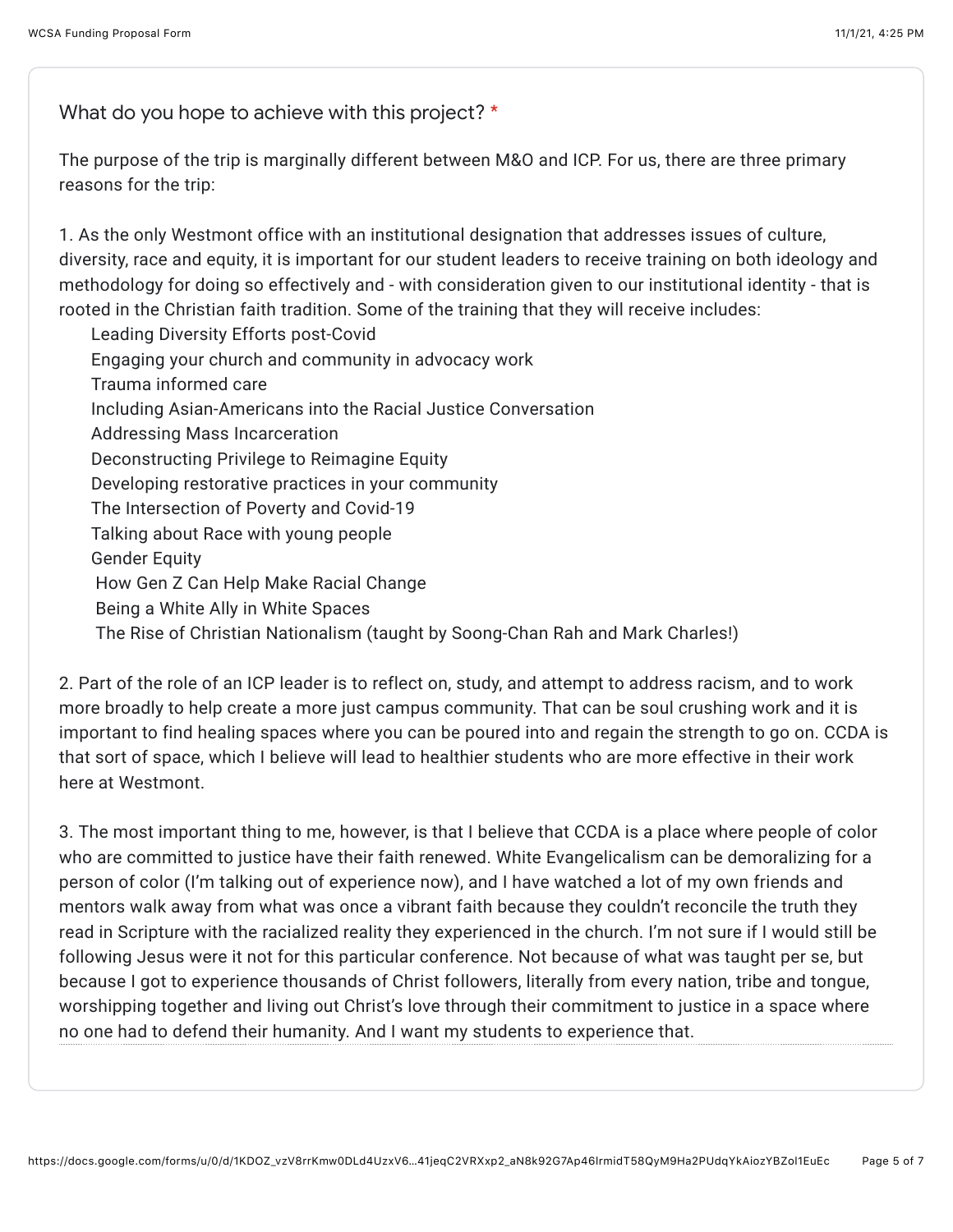How much money are you requesting from WCSA? Please provide an itemized budget (item, price, and total amount). \*

\$1,300 for Transportation and Food (this amount is only for ICP and does not include the cost for M&O)

Allocation: Transportation and Food \$15 per person for each meal x6 people = \$90 per meal x12 meals = \$1,080 total food cost \$220 for ICP rental van (M&O has a separate car)

This amounts to \$1300 total for Transportation and Food.

Full Budget for Reference: Total trip cost (ICP only): \$3,325 Flights | \$825 Hotel | \$320 Registration | \$880 Food & Transportation | \$1,300 Proposed ICP contribution: \$2,025

How does your project relate to the mission of the college and WCSA? (Mission statements are at the top of this form) \*

At this conference, a variety of Christian ideology and methodology will be presented. Attendees of this conference will be cultivating skills in global and community engagement through careful engagement with ideas of what it means to be part of the church and part of this world. We also hope to inspire and encourage current leaders to continue to grow in their leadership capabilities and skills through engagement with other Christian student leaders across the nation.

This event seeks to educate current ICP leaders on contemporary and new ways to engage in and address difficult conversations on race through a Christian lens. We seek to bring fresh perspectives on this intersection with a post COVID context to address the needs of current students of color and white students who are increasingly interested to engage given the cultural relevance.